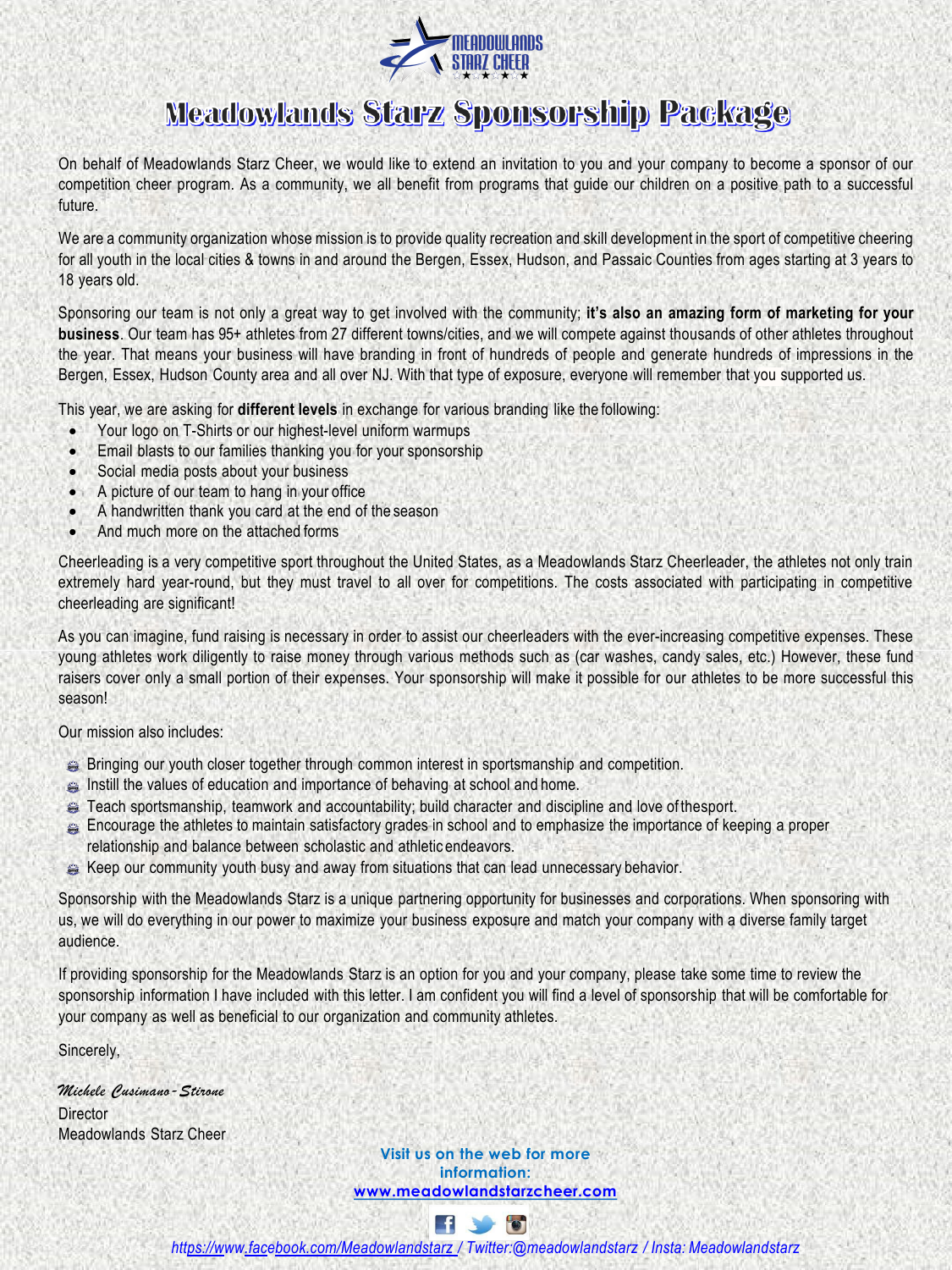

Sponsor Levels





**Recognition on the Meadowlands Starz Website**

## **VIP \$100 - \$249**

**Lime Light Benefits PLUS Recognition on the Meadowlands Starz Competition T-Shirts**

## **SHOW BIZ \$250 - \$399**

**Lime Light / VIP PLUS Recognition Plaque/Sign**

## **CELEBRITY \$400 - \$549**

**Lime Light / VIP / Show Biz Benefits PLUS Recognition on Programs and/or Banner Advertisement & Announced as Sponsor at ALL EVENTS hosted by Meadowlands Starz**

## **HOLLYWOOD \$550 - \$999**

**Lime Light / VIP / Show Biz / Celebrity Benefits PLUS Prominent Placement of Name or Logo on the Meadowlands Starz Website; Larger Font Size Name or Logo on Meadowlands Starz Competition T- Shirts; 2 Complimentary T-Shirts; 2 Shout Outs! of your Name or Business on Meadowlands Starz Facebook, Instagram & Twitter**

# **SUPERSTAR \$4000**

*(Sold to First Come Basis, please inquire for additional details)*

**Lime Light / VIP / Show Biz / Celebrity / Hollywood Benefits PLUS Top Placement of Name / Logo on the Meadowlands Starz Website; Monthly Shout Outs! of your Name or Business on Meadowlands Starz Social Media; Only Superstars will have the Name or Business Logo on all Warmup Jackets.**

> *DEADLINE to get on T-Shirts 2/1/22 DEADLINE for Banner 2/1/22 DEADLINE to get on Warmup Jackets 12/30/21*